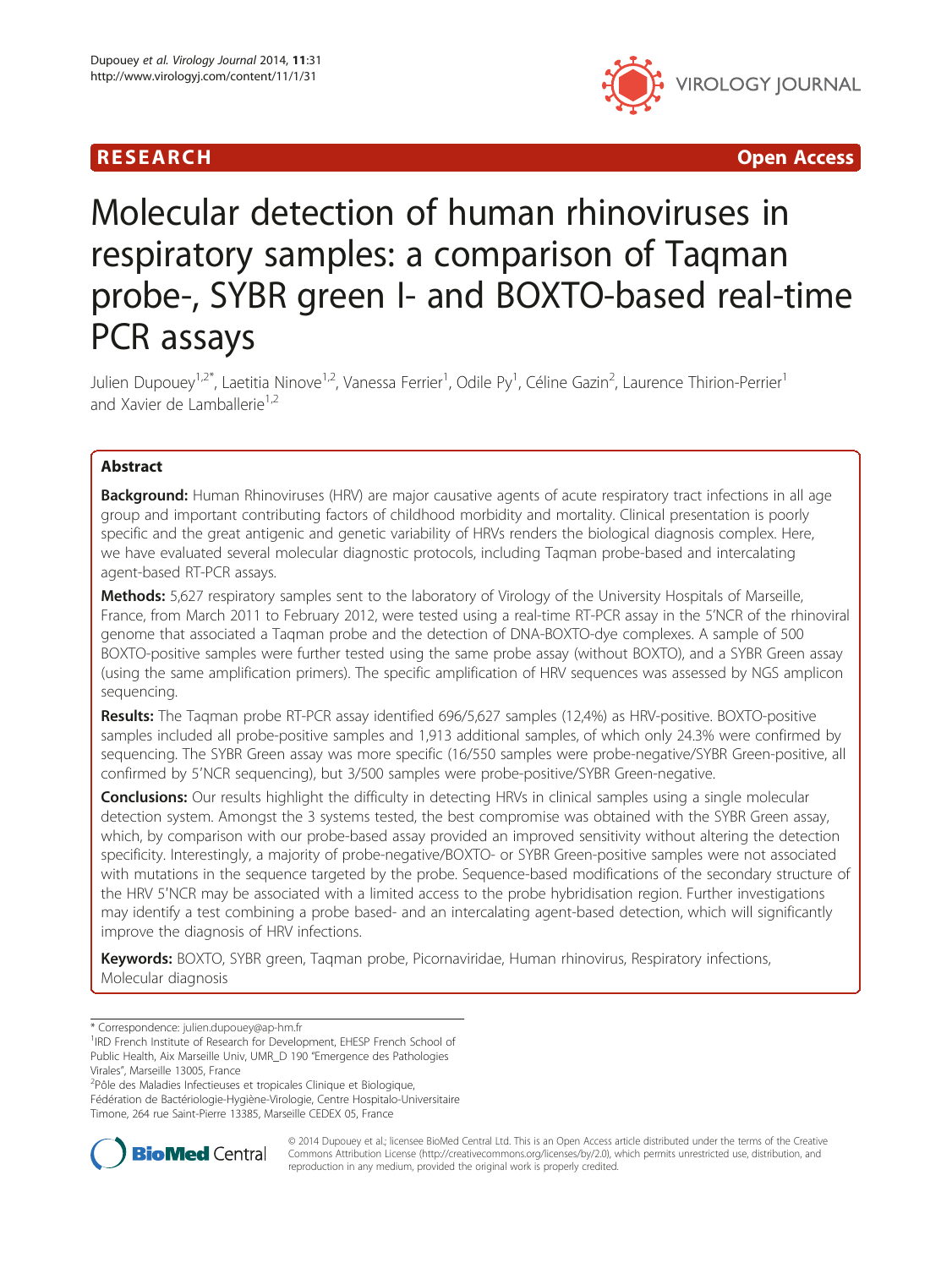# Background

Acute respiratory tract infections (ARIs) represent a major public health problem worldwide, a leading cause of human acute illnesses and an important contributing factor of childhood morbidity and mortality, especially in children under 5 years [[1-3](#page-5-0)]. A majority of ARIs in children have a viral etiology, probably due to absent or incomplete immune protection, sustained viral shedding and high transmissibility amongst hosts [\[4](#page-5-0)]. Amongst a variety of RNA and DNA viruses that can infect the respiratory tract, Human Rhinoviruses (Picornaviridae family) [\[5\]](#page-5-0), are recognized as the most prevalent in all age group worldwide [\[6\]](#page-5-0). Together with coronaviruses, they represent common causative agents of upper respiratory tract (URT) infections, traditionally defined as common cold [\[6,7](#page-5-0)], and thus a major cause of school and work absenteeism since children experience 8–12 and adults 2–3 URT episodes per year, on average [[8\]](#page-5-0). Children are the major reservoir for HRV [\[9\]](#page-5-0). The mean age at the first symptomatic HRV infection is 4–6 months (vs >6 months for other viruses such as RSV [\[10\]](#page-5-0); more than 90% of children have experienced at least one HRV infection by the age of 2 years [\[11\]](#page-5-0). HRV infection is most often associated with a non-specific, selflimiting illness with clinical manifestations ranging from an asymptomatic presentation to fever, rhinorrhea, cough and wheezing. However, HRV infections are increasingly involved in otitis media, pneumonia, or chronic obstructive pulmonary disease, especially in infants, elderly and immunocompromised patients [[12,13\]](#page-5-0). In addition, HRV represent a major viral aetiology of asthma exacerbations, with the highest incidence of all respiratory viruses in adults and children >2 years of age (60–65% of viral exacerbations) [[14,15\]](#page-5-0). Although suspected in some studies, there is at the present day no proof of association between clinical severity and HRV species [\[16](#page-5-0)-[20](#page-5-0)]. Altogether, these data highlight the predominant role of HRV as a respiratory pathogen especially in early life.

HRVs are small non-enveloped viruses with a singlestranded RNA genome of positive polarity; originally classified in the Rhinovirus genus, they have been integrated into the Enterovirus genus. Rhinoviruses share with Enteroviruses an identical genomic organization and have similar functional RNA secondary structures, but differ in their acid tolerance, receptor usage, and cell tropism [\[21\]](#page-5-0). The genome is approximately 7.2 kb long, and is composed of a 5′non-coding region (5′NCR), followed by a long open reading frame coding for four structural icosahedral capsid proteins (VP4, VP2, VP3 and VP1), and seven non-structural proteins 2A, 2B, 2C, 3A, 3B, 3C and 3D, and terminated by a short 3′UTR and poly A tract. HRVs are highly heterogeneous genetically and antigenically [[22,23\]](#page-6-0). More than 140 serotypes have been described, and these fall into three species, HRV species A (HRV-A; 74 serotypes), HRV-B (25 serotypes) and a novel genetically distinct third genotype HRV-C, comprising 49 designated serotypes recognized in 2006 [\[24-27\]](#page-6-0).

HRV infections occur throughout the year [\[28](#page-6-0)], usually with peaks in spring and autumn in temperate countries [[29-31](#page-6-0)], the prevalence varying from 10% to 60% depending on the population or the period studied. Molecular studies suggest almost equal prevalence of HRVA and HRVC, with a under-representation of HRVB species [[11,19,](#page-5-0)[32](#page-6-0)-[39\]](#page-6-0). A remarkably wide genetic diversity of HRV serotypes can be observed all year long [\[40](#page-6-0)].

The diagnosis of HRV infections is important for epidemiological purposes but also for optimising the medical management of patients (e.g., the opportunity for an antibiotic treatment). As clinical presentation is nonspecific, it devolves to the diagnostic laboratory to confirm the presence of HRVs [[41](#page-6-0)]. Detection of HRV by culture is slow and complex for HRVA and HRVB, whilst HRVC has been unculturable in vitro to date [\[23](#page-6-0)]. Serologic diagnosis is virtually impossible due to the number of serotypes, and rapid antigen test kits are not available [[4\]](#page-5-0). Molecular methods such as real-time RT-PCR appear to be the most suitable method, combining short analysis time, high sensitivity, semi-quantification of viral load and the detection of the majority of respiratory viruses with multiplex methods [\[42-44](#page-6-0)]. Most of the published systems target the 5′NCR. However, the high genetic diversity of HRVs makes the detection of all variants difficult as evidenced by the alignment of available GenBank 5′NCR sequences. Indeed, a comparison of published HRV-specific PCR primers pairs showed that no single pair could detect all HRVs [[45](#page-6-0)] and that more than one PCR is required for accurate description of HRV epidemiology.

The range of detection of HRV variants by a probebased real-time PCR assay is predicted to be additionally restricted by mutations in the region of the probe. Accordingly, we have compared the performances of 3 tests for accurately detecting HRV in clinical samples: (i) a probe-based Taqman RT-PCR assay routinely used in our hospital laboratory; (ii) the same test used without the probe and in the presence of SYBR Green I, making theoretically possible to diagnose HRVs amplified by the primers but not detected by the probe; (iii) the same test used with both the probe and in the presence of the BOXTO intercalating agent, making theoretically possible to detect HRV detected and undetected by the probe in the same reaction.

# Methods

### Clinical Samples

5,627 samples (nasopharyngeal aspirates, swabs or saliva specimens) sent to the Laboratory of Virology, University Hospital La Timone (Marseille, France) from March 2011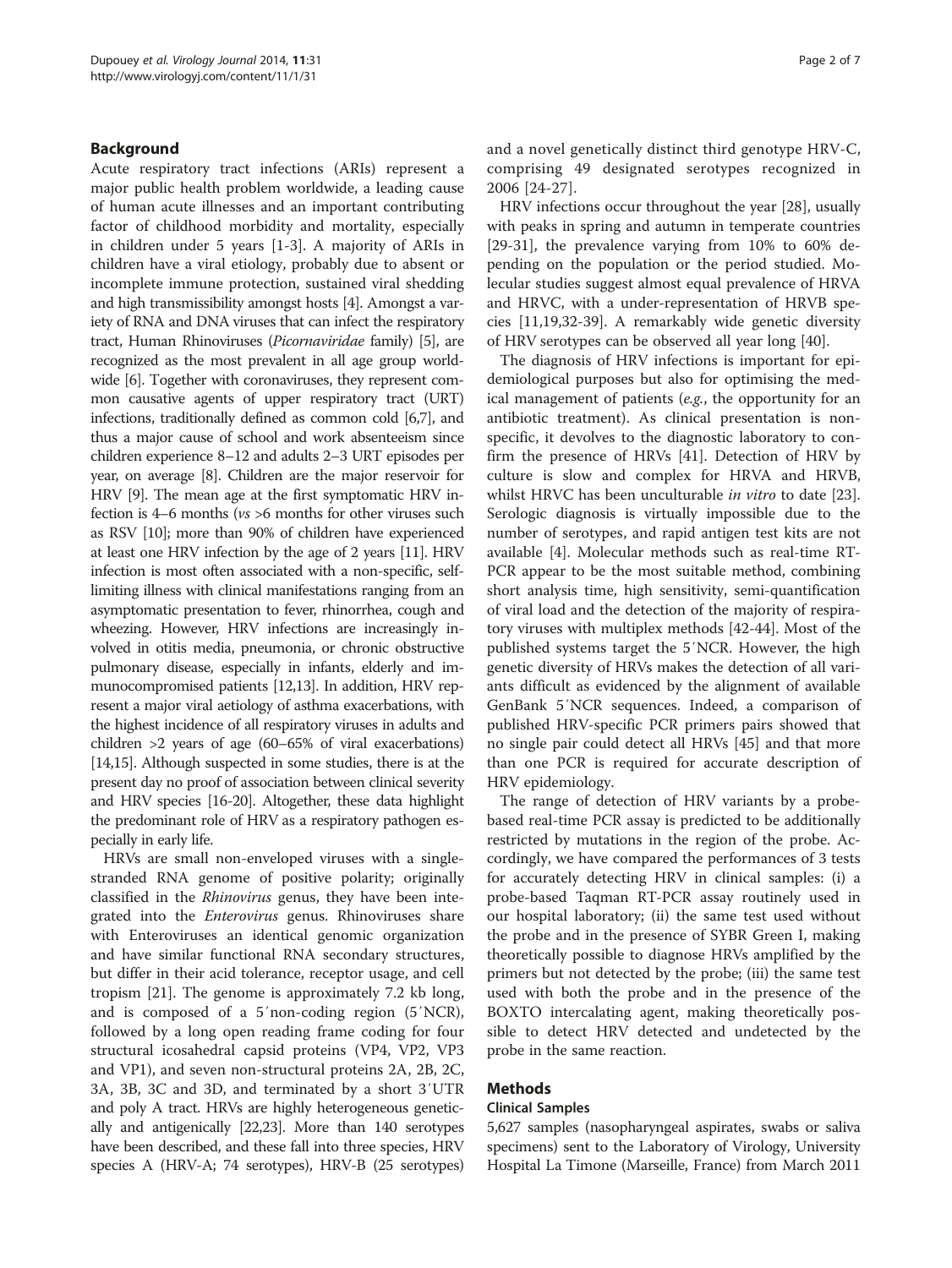to February 2012 and stored at −80°C upon reception were studied. They were predominantly from hospital inpatients or patients in emergency departments, who presented with respiratory symptoms.

All samples were analysed using real-time RT-PCR assay using an association of a specific-probe and BOXTO. 500 samples randomly chosen amongst those with a positive BOXTO result (see below) were secondarily tested using (i) the same specific-probe without BOXTO, and (ii) a SYBR Green assay.

# RNA extraction

Each sample (200 μL) was spiked by a mix of T4 and MS2 phages used as internal controls [[46](#page-6-0)]. Nucleic acids extraction was performed using the EZ1 Virus Mini Kit v2.0 and the EZ1 Advanced XL Biorobot (both from Qiagen). The final elution volume was 90 μL.

# HRV molecular diagnosis

- i) Taqman probe assay: a real-time one-step RT-PCR reaction was performed using the iScriptTM One-Step RT-PCR Kit (Biorad) and the Biorad CFX96 Real time System thermocycler. The 30 μL final reaction volume contained 10 μL of viral RNA, 0.3 μM of each primer (forward 1: WGCCYGCGT GGCKGCC, forward 2: AGCCYGCGTGGTGCCC; reverse: GAAACACGGACACCCAAAGTAGT) and 0.1 μM of specific probe (6FAM-CTCCGGCCCCT GAATGYGGCTAA-TAMRA); thermal cycling was: reverse transcription at 50°C for 10 min, initial denaturation at 95°C for 5 min, followed by 40 cycles of [95°C for 15 s, 60°C for 30 s]. This hospital diagnostic assay used a standardised hybridisation temperature and primers and probes concentrations were optimised using a classical matrix experimental procedure.
- ii) BOXTO: the optimal concentration of BOXTO for was determined according to the manufacurer's recommendation (TATAA Biocenter). In the case of the Taqman probe assay presented above, the best results were obtained with a  $2.5 \mu M$  concentration. The protocol adapted from Lind et al. [\[47\]](#page-6-0) was identical to that of the Taqman probe assay, with the addition of a final melting curve (65°C to 95°C, with an increase of 0.5°C every 5 s), visualised in the "HEX" reading canal.
- iii) SYBR Green: the SYBR Green assay was conducted using the QuantiTect SYBR® Green RT-PCR Kit and comparable reaction parameters; thermal cycling was: reverse transcription at 50°C for 30 min, initial denaturation at 95°C for 15 min, followed by 40 cycles of [95°C for 15 s, 60°C for 30 s and 72°C for 30 s], and a final step with a melting visualised in the "HEX" reading canal.

# 5′NCR sequencing

5′NCR PCR products were purified (QIAquick Gel Extraction, QIAGEN). The 215 bp DNA products were tagged and analysed using the Ion Torrent NGS technology without any further fragmentation. Sequencing data were analysed using to the CLC Genomics Workbench bioinformatic software [\[48\]](#page-6-0).

# Structural analysis of Taqman probe

The on-line software M-fold v3.2 was used to predict the secondary structure of the Taqman probe sequence [[49](#page-6-0)].

# Statistical analysis

Statistical analysis was performed using the IBM SPSS Statistics software in this study.

# Results

Between March 2011 and February 2012, 5,627 respiratory samples were received for detection of respiratory virus infections and analysed in this study.

- i) Taqman probe/BOXTO assay: Using the assay that combined a probe detection and a BOXTO detection:
	- The Taqman probe identified 696 out of 5,627 samples (12,4%) as HRV positive ( $[P+]$  samples).
	- The BOXTO intercalating agent detected all of the 696  $[P+]$  samples with a specific melting curve peak between 84 and 86.5°C ( $[P + B+]$ samples). However, 1,913 out of the 4,931 [P-] samples also provided positive BOXTO results (total [B+]: 2,609 (46.3%)). A random sample of 258 PCR products from these [P-B+] samples was submitted to sequencing: only 24.3% (55/258) contained HRV sequences. Results are summarised in Figure [1](#page-3-0).
- ii) SYBR Green assay:

In a random selection of 500 [B+] samples tested in parallel with the Taqman probe and the SYBR green assays, 183 (36.6%) were positive in both tests  $([P + SG+]$  samples), 298 were  $[P-SG-]$ , 3 were [P + SG-] and 16 [P-SG+]. SYBR green positive samples were associated with a melting curve peak between 81 and 84°C. Ion Torrent sequencing of PCR products of the 16 [P-SG+] samples allowed identification of HRV

sequences in all cases (Figure [1\)](#page-3-0).

In the absence of reference test usable as a "gold standard" for the detection of HRV, it is difficult to provide a simple robust analysis of the performances of the different tests. In particular, there is most probably a proportion of our HRV-negative samples that would be identified as HRV-positive using other detection assays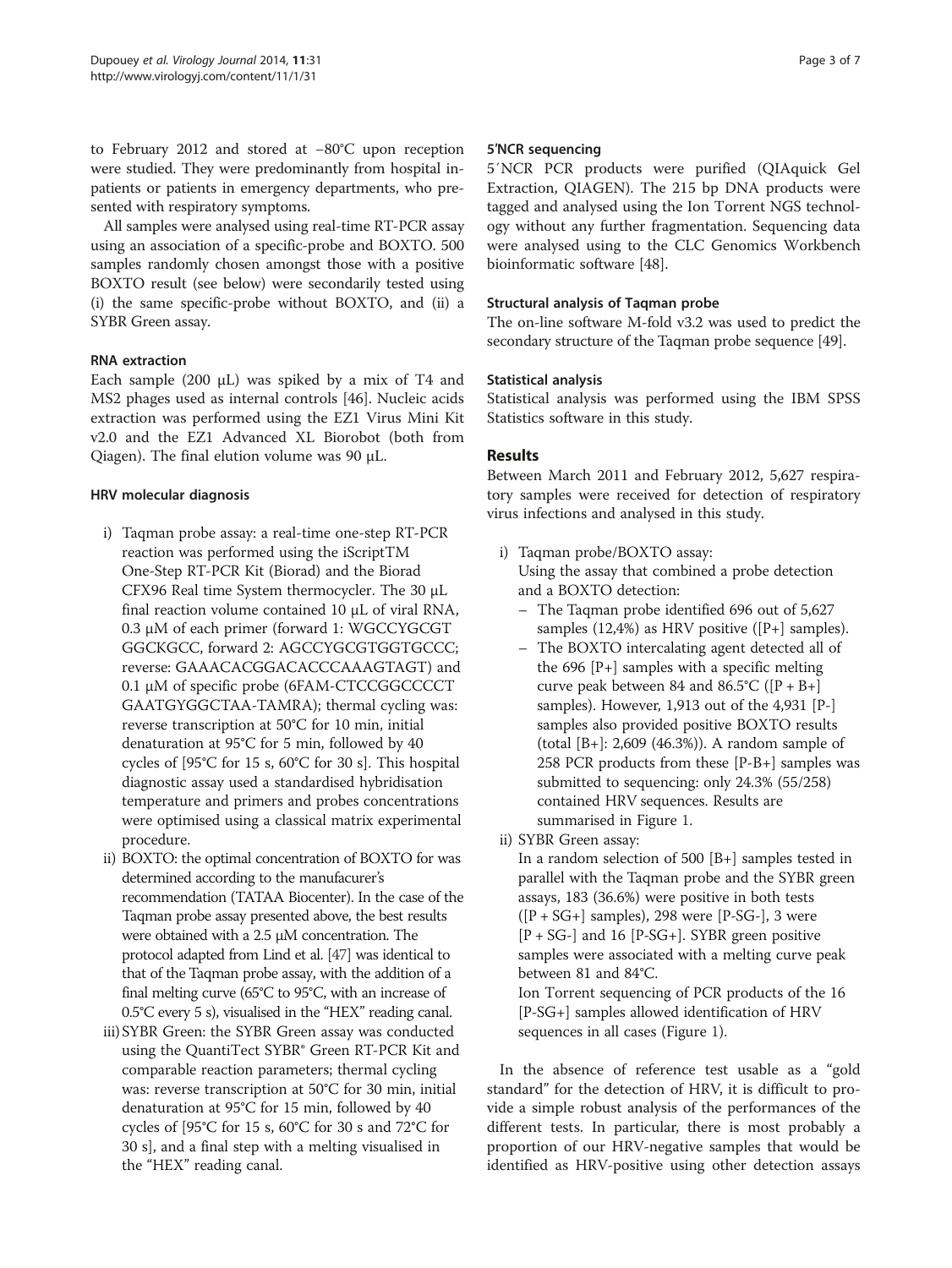<span id="page-3-0"></span>

(e.g., other primers [\[46](#page-6-0)]) and therefore we are not able to provide a strict numbering of true and false negatives for our tests.

Here, we have used a few simple rules to compare the different assays and provide estimates of their performances:

- (i) We have considered that  $[P+]$  samples were true positives, based on the considerable information available from the literature that suggests that probe-based real-time PCR systems are associated with a negligible rate of false positive results.
- (ii)We have considered that the sequencing of amplicons was the reference test for determining if PCR products detected by the BOXTO and SYBR green intercalating agents resulted from the specific amplification of HRV genomes.

Accordingly, when the Taqman probe assay was compared with the SYBR Green assay, a total of 202 "true positive" samples was detected: 186 (92.1%) by the probe assay and 199 (94.9%) by the SYBR Green assay and confirmed by sequencing). Whatever the definition of "negatives", this means that the sensitivity of the SYBR Green assay is better than that of the probe-based assay. As sequencing of SYBR Green amplicons did not identify any false positive, this also means that the specificity and positive predictive value of the SYBR Green assay are 100% in the sample investigated.

When the Taqman probe assay was compared with the BOXTO assay, 696 "true positive" samples were detected by the probe assay but a number of additional positives were detected by the BOXTO assay (of which an estimate of 24.3% were true positives, based on sequencing experiments). Whatever the definition of "negatives", this means that the sensitivity of the BOXTO assay is better than that of the probe-based assay. However, sequencing of BOXTO amplicons from [P-B+] samples provided paradoxical results:

- it evidenced a large proportion  $(\sim 75%)$  of false positives, which means that the specificity and positive predictive value of the BOXTO assay would be very low in the sample investigated (estimates are <70% and <50%, respectively, hypothesising the absence of false negative results).
- the proportion of confirmed positives  $(-25%)$ indicates that a significant proportion of HRV positive samples are not detected by the probebased assay.

It was interesting to analyse the sequence corresponding to the probe in amplicons from [P-B+] and [P-SG+] samples. Interestingly, the alignment of 11 HRV sequences from [P-B+] samples showed only 3 single substitutions located in the region targeted by the probe, at position 8 (C  $\rightarrow$  T), 15 (T  $\rightarrow$  C), and 20 (C  $\rightarrow$  T) respectively, whilst the remaining 8 sequences were identical to the expected sequence.

Similarly, alignment of 16 [P-SG+] sequences identified only one modified sequence in the region targeted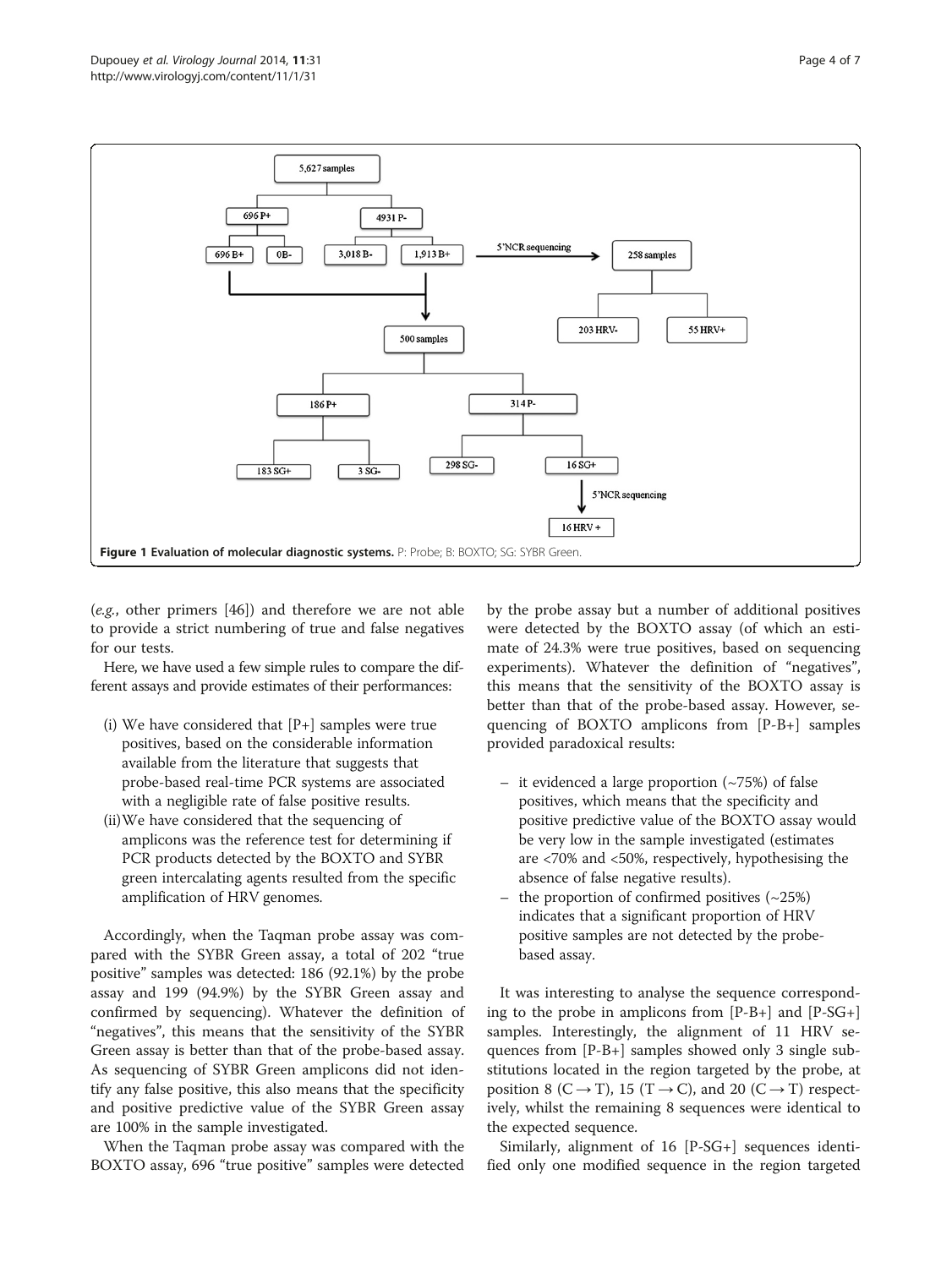by the probe (position 8,  $C \rightarrow T$ ), the remaining 11 sequences being identical to the expected sequence.

This suggested that different mechanisms could contribute to the inefficient probe-based detection of some HRV sequences. Besides the plausible role of specific mutations in the region targeted by the probe, other mechanisms, obviously independent from this sequence occurred. Using the on-line software M-fold v3.2, the secondary structure of the Taqman probe sequence was determined and showed a "loop-step" conformation (Figure 2), which may hamper the hybridisation process.

## **Discussion**

Despite the importance of ARIs in terms of morbidity as well as infant mortality, microbiological aetiologies of acute respiratory infections represent a complex, which has yet to be fully characterized in developed countries and remains largely unknown in developing countries. Dual viral infections are common, and a large proportion of children have evidence of viral-bacterial co-infection. In adults, viruses are the putative causative agents in a third of cases of community-acquired pneumonia, in particular influenza viruses, rhinoviruses, and coronaviruses [[50](#page-6-0)]. Accordingly, much better characterization of the epidemiology of ARIs is still needed to improve understanding of the role of the different pathogens and of bacterial-viral interaction in the pathogenesis of ARIs. Since human rhinoviruses represent the most frequent cause of ARIs



worldwide and in all age groups, improving the biological diagnosis of rhinoviral infections is a crucial issue.

In this study, we have tested and compared three different HRV molecular diagnostic assays. First, it is obvious that a proportion of samples truly infected by HRVs could not be detected using the Taqman probe test. This is evidenced by a number of probe-negative/BOXTO positive and probe-negative/SYBR green positive samples for which the presence of HRV amplicons was confirmed by direct sequencing of the PCR products. This phenomenon was shown to be highly reproducible and the same HRV positive samples were repeatedly detectable or undetectable using the probe-based assay (data not shown). Since all assays used the same amplification primers, the most likely explanation is a default in probe hybridisation. Analysis of the genomic sequence of HRVs that could not be detected by the probe-based assay showed that only a limited proportion of strains had mutations in the probe hybridisation region. Other mechanism(s) must therefore take place to explain the default of hybridisation of the probe. A possible explanation may lie in the highly structured form of the rhinoviral 5"NCR, which contains an Internal Ribosome Entry Site (IRES). On the one hand, the probe hybridisation region itself is located in a stem-loop region, and on the other hand mutations in different parts of the NCR may modify the secondary structure of the genomic RNA molecule and possibly limit the access to the probe hybridisation region, as previously reported [\[51](#page-6-0)]. This is, to our knowledge a rare example of inefficient probe-based detection that is not related to mutations in the probe hybridisation genomic region.

Second, as a number of HRV positive samples that could not be detected using a probe-based assay were identified by DNA-dye-complexes (using BOXTO or SYBR green molecules), it is interesting to consider the performances of these assays. Ideally, the probe-based detection and the intercalating agent-based reaction should be performed in the same reaction tube and detected in distinct reading canals. This is what was attempted by combining a FAM-TAMRA labelled probe and BOXTO. This system allowed the detection of a proportion of probe-negative samples, but the proportion of false positive results was so high that the use of this assay is not possible for clinical or epidemiological purposes (unacceptably low estimated specificity and positive predictive values). It remains from this experiment the important information that a significant proportion of Taqman-negative samples provided true positive results using the same primers and the BOXTO intercalating agent. Accordingly, we tested a number of BOXTOpositive samples using a standard Taqman assay and (separately) a standard SYBR green assay. The SYBR green assay was able to provide positive results in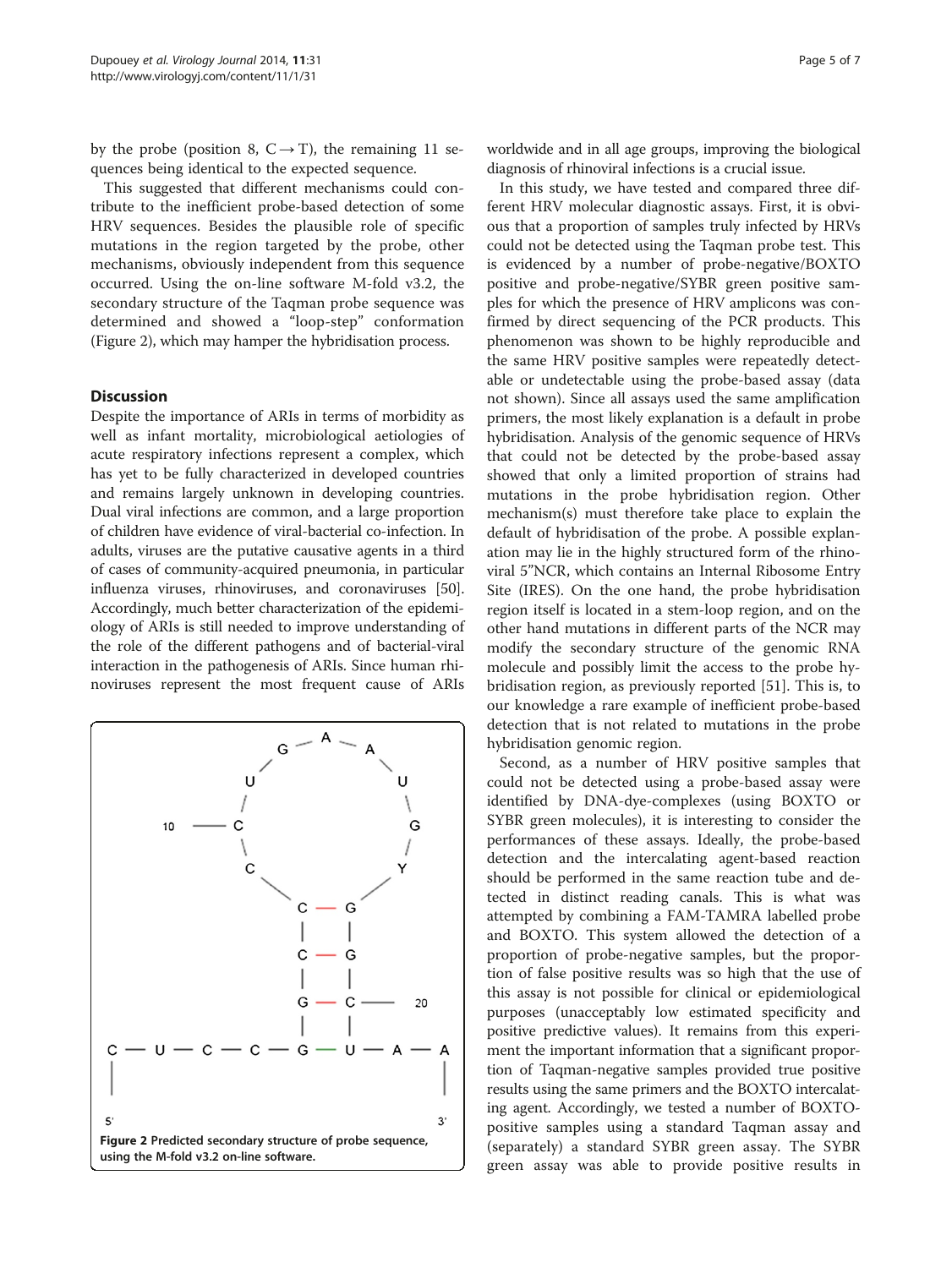<span id="page-5-0"></span>probe-negative samples, which, contrary to what was observed with BOXTO, were all confirmed by direct sequencing of amplicons, indicating that the SYBR green assay is associated with high specificity and positive predictive values. However, the assay failed to detect a few probe-positive samples. Finally, we investigated a new experimental procedure by combining the SYBR Green and a Texas-Red labelled probe. Preliminary experiments on 30 respiratory samples showed that the level of interference between Texas red-based and SYBR Green-based detections in a combined assay was lower than previously observed in the case of the couple (FAM-Boxto), but still an obstacle to routine use:  $(i)$  in 13samples testing negative using the probe or the SYBR Green alone, a combination of Probe + SG provided 11 P-SG- samples and  $2P + SG$ - samples (e.g., 2 false positives in 13 negative samples tested, which is too high for diagnostic use, but much lower than with the couple FAM-Boxto (circa 75%)); (ii) in 17 samples testing positive using the probe or the SG alone, the combination of  $Probe + SG$  provided  $16 P + SG + sam$ ples and one P-SG + sample. The mean detection CT was slightly increased when detection was performed in the presence of SYBR Green and this was sufficient to make negative using the combined assay one sample that tested positive using the probe alone.

This final experiment reinforces the idea that it should be possible to decrease the level of interference between the probe-based and intercalating agent-based detection systems and the next steps should include a systematic investigation of the possible combinations that may allow to identify a couple usable for diagnostic purposes.

### Conclusion

In conclusion, this study confirms the difficulty in detecting HRVs in clinical samples using a single molecular detection system. Besides the possible utilisation of distinct pairs of primers to adequately cover the natural genetic diversity of HRV isolates [\[46\]](#page-6-0) our results suggest that the optimisation of the detection of amplicons produced by primers is an important issue. In our hands, a SYBR green-based assay was slightly more sensitive that a Taqman probe-based assay and constituted the best compromise amongst the techniques tested. Attempts to associate a probe-based detection with an intercalating agent-based detection should be renewed to identify a reliable couple (DNA dye/probe label) that could be used for routine diagnostic and epidemiological detection of human rhinoviruses.

#### Competing interests

The authors declare that they have no competing interest.

#### Authors' contributions

JD performed the experiments, analysed the data and wrote the manuscript. LN conceived and designed the experiments, analysed the data and wrote the manuscript. VF performed the experiments, analysed the data and wrote

the manuscript. OP performed the experiments and analysed the data. CG and LTP designed the experiments. XdL conceived and designed the experiments, analysed the data, wrote the manuscript and supervised the work. All authors read and approved the final manuscript.

#### Acknowledgments

The authors would like to thank Karine Barthelemy, Ludivine Molina and Raphael Subrini for their technical assistance.

#### Received: 31 August 2013 Accepted: 11 February 2014 Published: 18 February 2014

#### References

- 1. Williams BG, Gouws E, Boschi-Pinto C, Bryce J, Dye C: Estimates of worldwide distribution of child deaths from acute respiratory infections. Lancet Infect Dis 2002 Jan, 2(1):25–32.
- 2. Mulholland K: Global burden of acute respiratory infections in children: implications for interventions. Pediatr Pulmonol 2003 Dec, 36(6):469–474.
- 3. Bryce J, Boschi-Pinto C, Shibuya K, Black RE: WHO estimates of the causes of death in children. Lancet 2005, 365:1147–1152.
- 4. Kieninger E, Fuchs O, Latzin P, Frey U, Regamey N: Rhinovirus infections in infancy and early childhood. Eur Respir J 2012, 41(2):443–452.
- 5. Whitton JL, Cornell CT, Feuer R: Host and virus determinants of picornavirus pathogenesis and tropism. Nat Rev Microbiol 2005 Oct, 3(10):765–776.
- 6. Mackay IM: Human rhinoviruses: the cold wars resume. J Clin Virol 2008 Aug, 42(4):297–320.
- Denny FW Jr: The clinical impact of human respiratory virus infections. Am J Respir Crit Care Med 1995 Oct, 152(4 Pt 2):S4-S12.
- 8. Winther B, Gwaltney JM Jr, Mygind N, Hendley JO: Viral-induced rhinitis. Am J Rhinol 1998, 12(1):17–20.
- 9. Peltola V, Waris M, Osterback R, Susi P, Ruuskanen O, Hyypiä T: Rhinovirus transmission within families with children: incidence of symptomatic and asymptomatic infections. J Infect Dis 2008 Feb 1, 197(3):382-389.
- 10. Jartti T, Lee WM, Pappas T, Evans M, Lemanske RF Jr, Gern JE: Serial viral infections in infants with recurrent respiratory illnesses. Eur Respir J 2008, 32(2):314–320. Epub 2008 Apr 30.
- 11. Blomqvist S, Roivainen M, Puhakka T, Kleemola M, Hovi T: Virological and serological analysis of rhinovirus infections during the first two years of life in a cohort of children. J Med Virol 2002, 66(2):263-268.
- 12. Peltola V, Waris M, Osterback R, Susi P, Hyypiä T, Ruuskanen O: Clinical effects of rhinovirus infections. J Clin Virol 2008 Dec, 43(4):411-414.
- 13. Turner RB: Rhinovirus: more than just a common cold virus. J InfectDis 2007, 195:765–766.
- 14. Corne JM, Marshall C, Smith S, Schreiber J, Sanderson G, Holgate ST, Johnston SL: Frequency, severity, and duration of rhinovirus infections in asthmatic and non-asthmatic individuals: a longitudinal cohort study. Lancet 2002, 359(9309):831-834.
- 15. Rawlinson WD, Waliuzzaman Z, Carter IW, Belessis YC, Gilbert KM, Morton JR: Asthma exacerbations in children associated with rhinovirus but not human metapneumovirus infection. J Infect Dis 2003, 187(8):1314-1318.
- 16. Piralla A, Rovida F, Campanini G, Rognoni V, Marchi A, Locatelli F, Gerna G: Clinical severity and molecular typing of human rhinovirus C strains during a fall outbreak affecting hospitalized patients. J Clin Virol 2009 Aug, 45(4):311–317.
- 17. Bizzintino J, Lee WM, Laing IA, Vang F, Pappas T, Zhang G, Martin AC, Khoo SK, Cox DW, Geelhoed GC, McMinn PC, Goldblatt J, Gern JE, Le Souëf PN: Association between human rhinovirus C and severity of acute asthma in children. Eur Respir J 2011 May, 37(5):1037–1042.
- 18. Xiang Z, Gonzalez R, Wang Z, Xiao Y, Chen L, Li T, Vernet G, Paranhos-Baccalà G, Jin Q, Wang J: Human rhinoviruses in Chinese adults with acute respiratory tract infection. J Infect 2010 Oct, 61(4):289–298.
- 19. Xiang Z, Gonzalez R, Xie Z, Xiao Y, Liu J, Chen L, Liu C, Zhang J, Ren L, Vernet G, Paranhos-Baccalà G, Shen K, Jin Q, Wang J: Human rhinovirus C infections mirror those of human rhinovirus A in children with community-acquired pneumonia. J Clin Virol 2010 Oct, 49(2):94–99.
- 20. Watanabe A, Carraro E, Kamikawa J, Leal E, Granato C, Bellei N: Rhinovirus species and their clinical presentation among different risk groups of non-hospitalized patients. J Med Virol 2010 Dec, 82(12):2110–2115.
- 21. Laine P, Savolainen C, Blomqvist S, Hovi T: Phylogenetic analysis of human rhinovirus capsid protein VP1 and 2A protease coding sequences